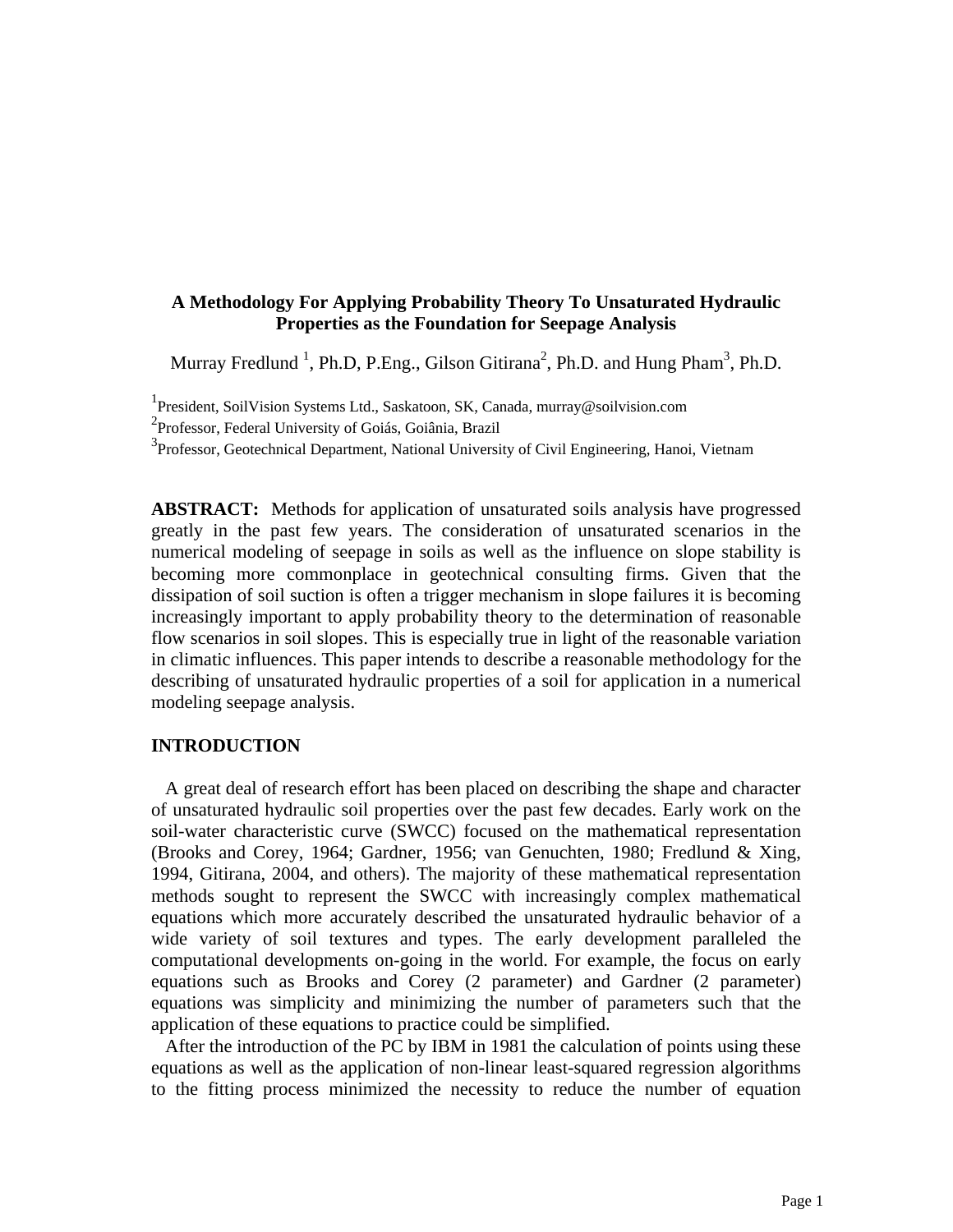parameters. This led to the popularization of equations with three and four parameters such as van Genuchten and Fredlund and Xing. Use of additional equation parameters allowed the equations to fit a larger variety of soil types as well as more accurately represent the behavior of dry soils with suctions far past the wilting point of 1500 kPa (Fredlund, 1993) The application of these fitting equations may be seen in seepage finite element packages such as SVFlux (SoilVision Systems Ltd., 2007).

 The primary difficulty in applying existing unsaturated hydraulic functions is that the parameters used in the equations are inter-dependant and therefore, non-unique. For example, the Fredlund and Xing  $a_f$  parameter affects both the  $n_f$  and  $m_f$  parameters and varying one will influence the other. It is therefore impossible to provide a reasonable statistical distribution of a SWCC equational parameter from a given dataset which is unique.This difficulty was recognized in a statistical study of seepage and slope stability (Gitirana, 2004) and a new equation for representing the SWCC was developed. This new equation had the added benefit in that the equation parameters were independant of each other. Therefore the parameters could be statistically described.

 This paper focuses on a general methodology of the application of unsaturated hydraulic parameters such that any legacy equations previously used in the representation of the SWCC or the unsaturated hydraulic conductivity. These curves may then be used as the basis for a probability theory analysis.

#### **SWCC REPRESENTATION**

 The soil-water characteristic curve (SWCC) or soil-moisture retention curve (as it is termed in the field of Soil Science) has traditionally been characterized by the equation parameters of the fitting equation. Therefore a group of soils may be described by the Brooks and Corey  $\alpha$  and  $\lambda$  parameters or the Fredlund & Xing  $a_f$ ,  $n_f$ , and  $m_f$  parameters. Although the  $a_f$  parameter is loosely related to the air-entry value, it is also influenced by other equation parameters and is therefore not unique. Central tendency theory therefore does not apply to these equation parameters in the sense that a specific af parameter corresponds to a specific air-entry value.

 An improved methodology characterizes the SWCC by the physical properties of soil such as the porosity, n, the air entry value ( $\psi_{ae}$ ), the average slope of the drying curve, the residual water content,  $\theta_r$ , and the residual suction,  $\psi_r$ . As the slope of the drying curve can be determined based on the porosity, AEV, residual suction and water content we will not consider it as a parameter in this methodology. These parameters and their influence on the shape of the SWCC may be seen in FIG. 1.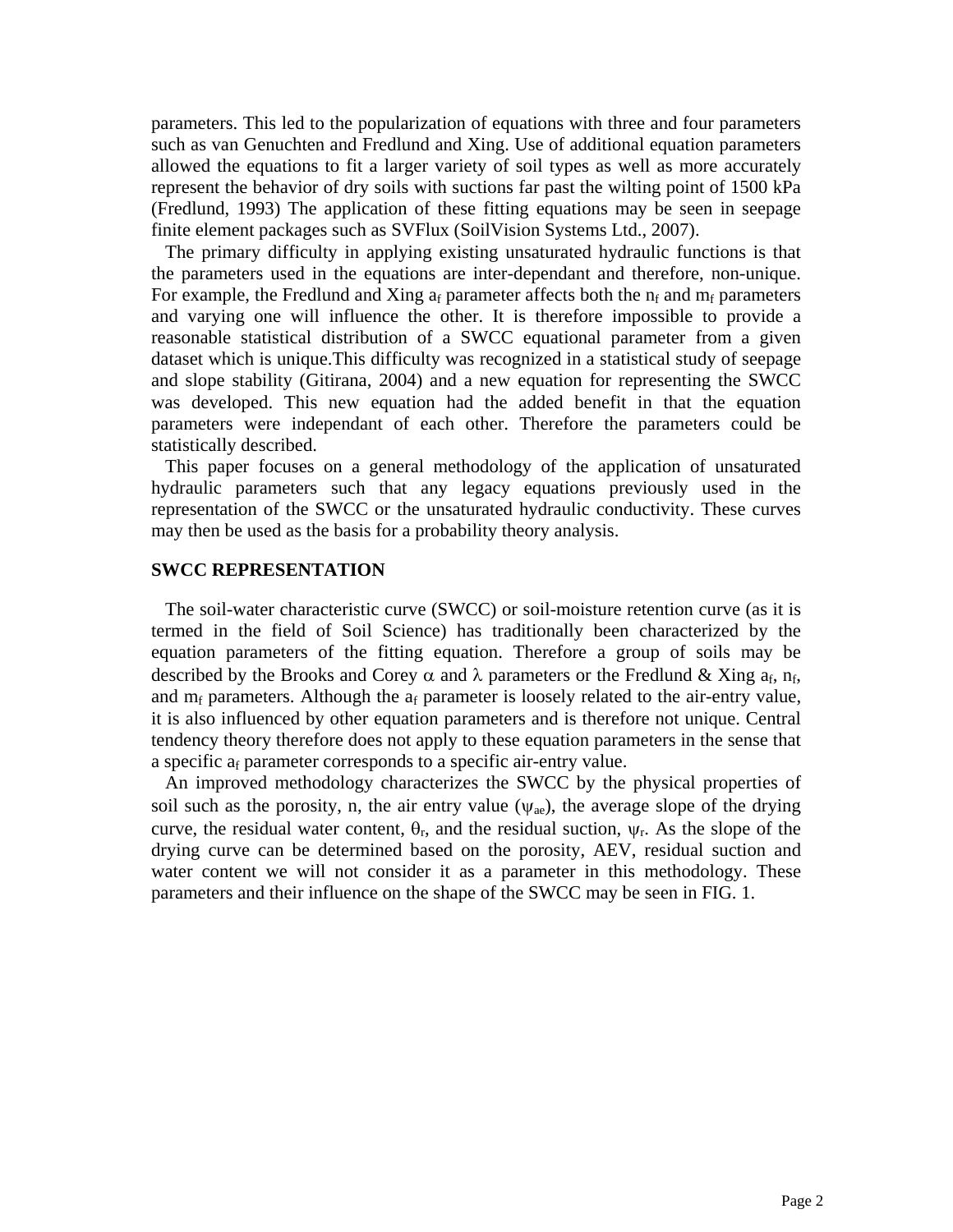

## **FIG. 1. Conceptual model of physically realistic parameters to represent the soilwater characteristic curve.**

 These characterization parameters may then be determined in one of two ways; i) through fitting equation parameters of the Gitirana (2004) equation, or, ii) by using a construction technique as outlined by Vanapalli and Fredlund (1998). This paper will focus on the use of the construction technique as it may be applied independant of the SWCC fitting method.

### **UNSATURATED HYDRAULIC CONDUCTIVITY REPRESENTATION**

 Representation of the unsaturated hydraulic conductivity curve may be idealized by three lines; i) a horizontal line over the saturated range, ii) a sloped line over primary soil desaturation, and, iii) a residual constant hydraulic conductivity at which vapor diffusion is the governing process which may reasonably be assumed to be between 1e-10 m/s and 1e-13 m/s (Ebrahimi-Birang et al., 2004). Although a number of functional relationships have been presented which relate the SWCC to the unsaturated hydraulic conductivity curve (van Genuchten, 1980; Fredlund & Xing, 1994; Brooks and Corey, 1964, as well as others), they all follow a similar basic formula. The air-entry value,  $\psi_{\text{bk}}$  is commonly considered to be the same between the SWCC and the unsaturated hydraulic conductivity curve and there is an assumption regarding the mapping of the desaturation of the soil with the resulting reduction in hydraulic conductivity.

 The η parameter may be defined as the slope of the unsaturated hydraulic conductivity curve on a log-log plot. This parameter corresponds directly to the n<sub>g</sub> slope parameter used in the Gardner equation.

 Representing the hydraulic conductivity curve with these parameters ultimately allows the curve to be represented by parameters which are i) physically meaningful and ii) independent of a particular fitting or estimating method.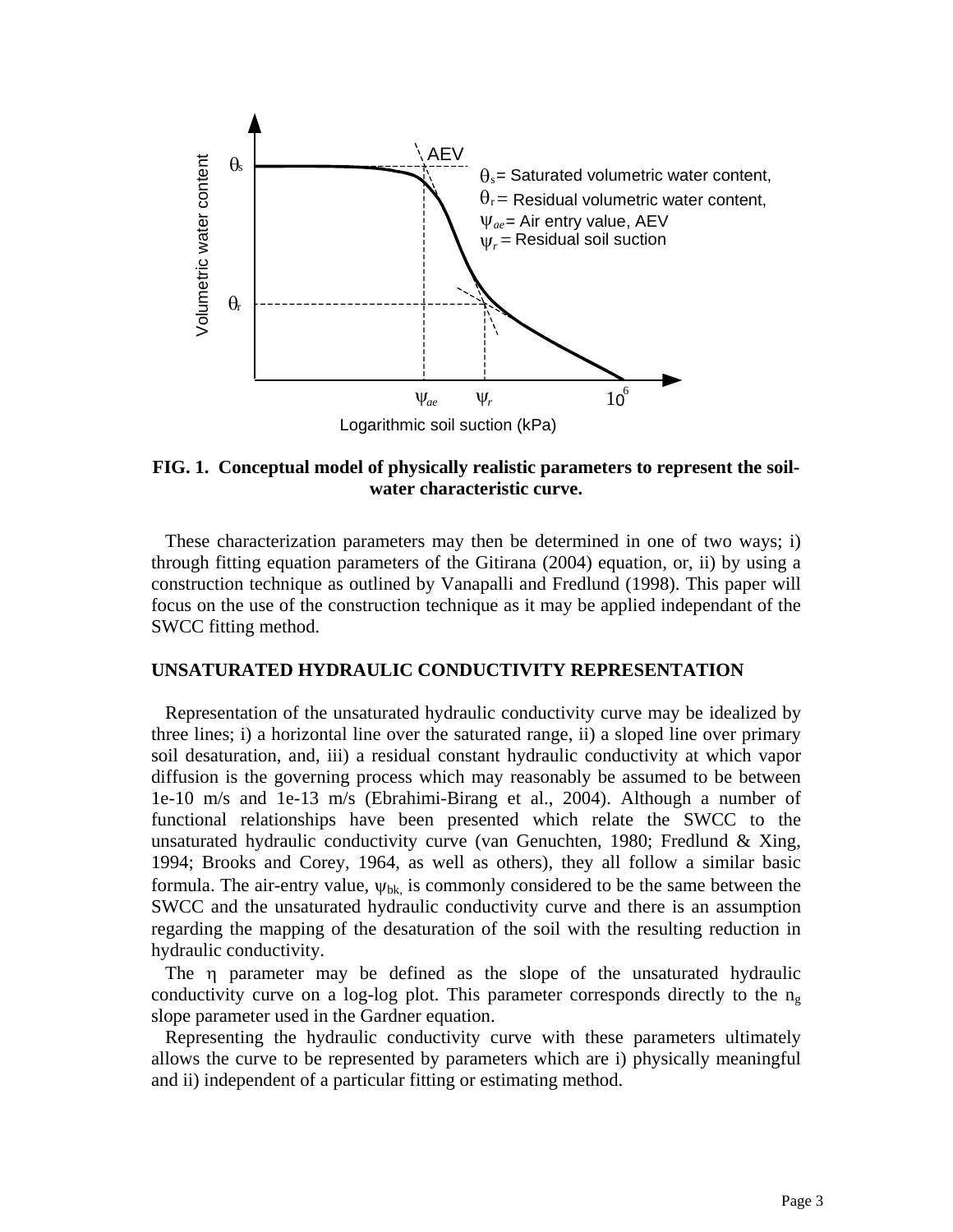## **STATISTICAL METHODOLOGY WITH LIMITED DATA**

 A common difficulty with application to specific site analysis is the presence of data gaps. A typical site characterization program may consist of the following set of typical data.

| Sieve analysis | $x$ 150 samples | Specific gravity | x 22 samples |
|----------------|-----------------|------------------|--------------|
| Density        | $x$ 150 samples | <b>SWCC</b>      | x 7 samples  |
| Water contents | $x$ 150 samples | ksat             | x 25 samples |

 The data above might be a typical representation of the data passed to a numerical modeling program. It is desired to perform a seepage analysis based on the above data. The following process presents a reasonable methodology for extraction of the utmost information from this dataset.

 Sieve and hydrometer information represent valuable and often underutilized pieces of information. Inherent in a particle-size distribution is a statistical probability density function (PDF) indicating the frequency of each particle size. A significant amount of research has been performed in order to translate the particle-size distribution to an equivalent pore-size distribution (Harr, 1977). This type of translation is commonly referred to as a pedo-transfer function (PTF) in the Soil Science profession.

 The common difficulty with this type of function is that the results of the estimation are influenced by structure, compression history, mineralogy and other such parameters which are often somewhat site-specific. It is therefore considered ideal to calibrate these estimations (pedo-transfer functions) to a specific site. Once a pedotransfer function has been calibrated to a certain site the confidence of the estimations is significantly increased. Given the data outlined previously it is therefore possible to proceed in the following manner with the development of unsaturated hydraulic soil properties:

- i) Mathematically fit the grain-size distributions (and hydrometer data) with a mathematical equation,
- ii) Calibrate a pedo-transfer function with existing Tempe cell SWCC data to develop a reasonable understanding of the packing porosity of a soil.
- iii) Use the calibrated pedo-transfer function to predict SWCC curves for the remaining grain-size distributions
- iv) Estimate the unsaturated hydraulic soil properties using the measured ksat information.

 The benefit of such an approach is that it provides a calibrated mapping function between the SWCC and the grain-size distribution. This mapping function allows the estimation of 150 SWCCs and unsaturated hydraulic conductivity curves for the theoretical site based on the original seven Tempe cell tests. This data then forms the basis for reducing the soil behavior to equation-independent unsaturated parameters which may then be used as the basis for a probabilistic seepage analysis.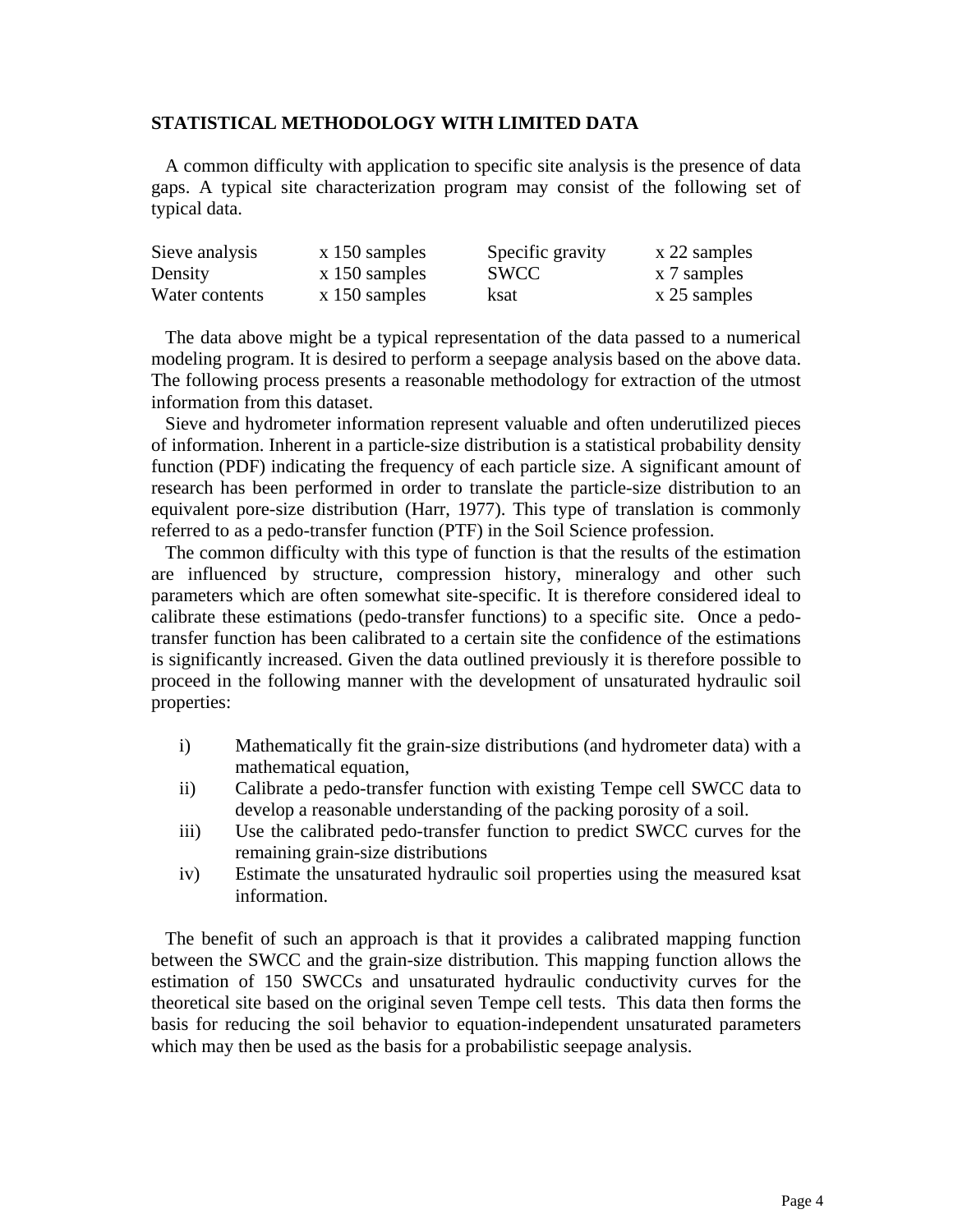### **SAMPLE APPLICATION**

 Work at a typical site might involve the geotechnical testing described in the above scenario. The data quantities obtained from a field characterization program are similar to those presented in the previous section.

 The grain-size distributions are fit with the Fredlund (2000) grain-size equation. Then all grain-size distributions are mapped to an equivalent pore-size distribution (SWCC) using a pedo-transfer function . In this case the Fredlund & Wilson (2000) pedo-transfer function is used. The Fredlund & Wilson (2002) pedo-transfer function makes use of a *Packing Porosity* variable which generally accounts for uncertainties in the estimation method. The *Packing Porosity* is determined in software through the use of a neural net algorithm.

 The estimated SWCCs are then compared to the seven measured SWCCs and there may be a difference between the average of all estimated SWCCs and the measured SWCCs. It is then assumed that the average of all measured and estimated SWCCs must be the same since the data is taken from similar materials the same site. The difference between estimated and measured SWCCs is assumed to be accounted for in the *Packing Porosity* variable and the global estimate of the *Packing Porosity* is shifted until the averages between the measured and estimated SWCCs match.. This is the "training" step.



**FIG. 2. Group of theoretically estimated soil-water characteristic curves based on grain-size distributions** 

 Once the SWCC estimation function has been "trained" it may be used to estimate a variety of SWCC curves. Each of these curves can be reduced to the standardized description parameters as outlined in previous chapters to provide a mean and standard deviation on the porosity, n, the air entry value  $(\psi_b)$ , the average slope of the drying curve, the residual water content,  $\theta_r$ , and the residual suction,  $\psi_r$ . In this particular case the distribution of theoretical SWCCs was obtained as shown in FIG. 2. The physical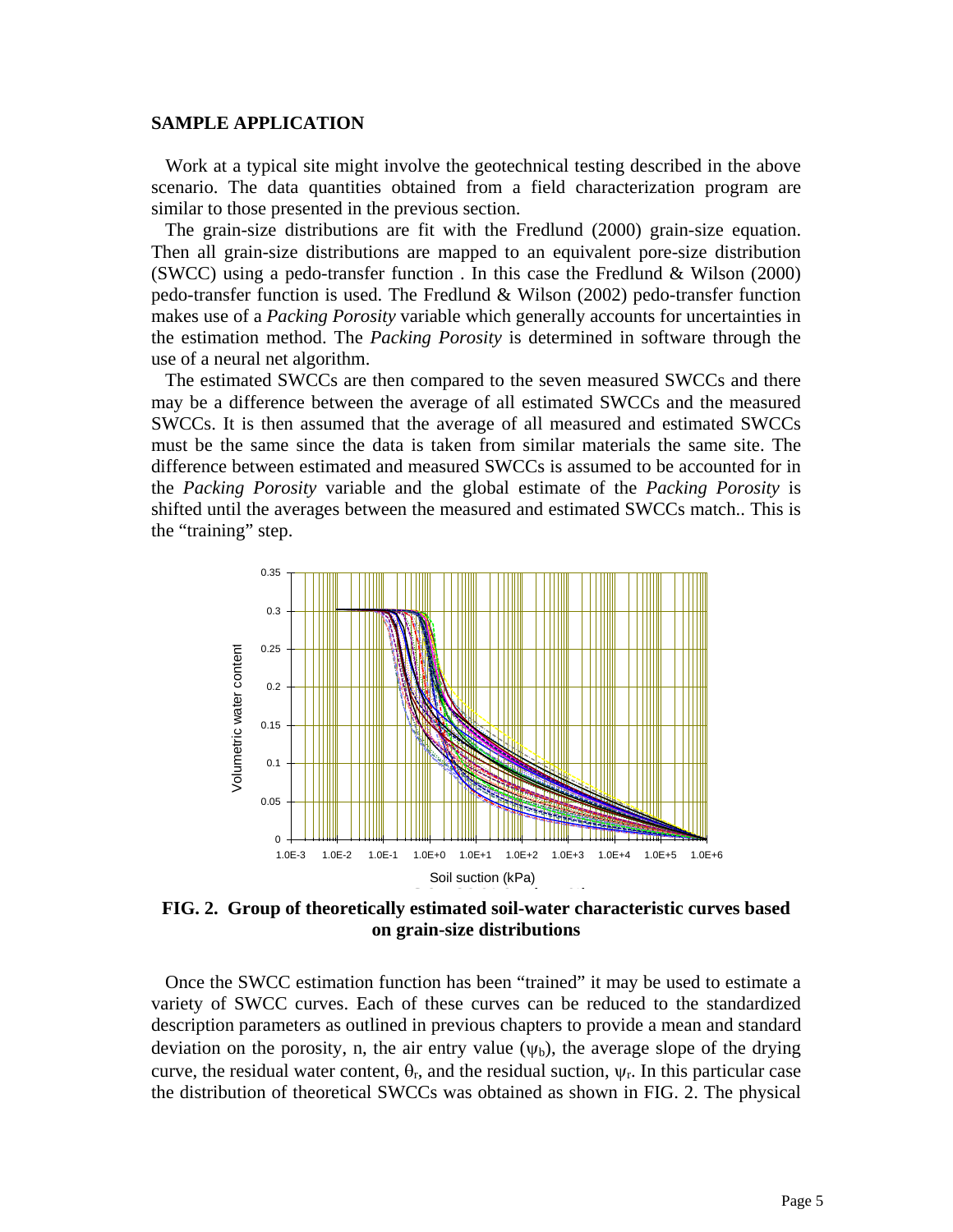parameters for each SWCC may then be determined using the construction technique. This results in a mean and standard deviation for each parameter.

 What is of primary interest in obtaining unsaturated hydraulic conductivity curves is obtaining i) the air-entry value and ii) the slope of the unsaturated hydraulic conductivity curve. It is reasonable to assume that the air entry value (AEV) will be the same.

 The slope, η, of the unsaturated hydraulic curve becomes the primary unknown to determine. Since not just a single value is desired but a justifiable distribution there is need of a methodology in which a suitable group of curves can be determined based on the existing grain-size distributions and the theoretically developed group of soilwater characteristic curves.

 The historical approach is to use an existing pedo-transfer function which translates between the SWCC and the unsaturated hydraulic conductivity curve (Fredlund & Xing, 1994; van Genuchten, 1981). With this approach the constant slope, η, of the curve may be approximated based on an existing pedo-transfer function.



**FIG. 3. Group of hydraulic conductivity unsaturated curves matching the grainsize distributions.** 

 Another methodology which may be utilized is to compare to curves already present in the SoilVision<sup>®</sup> dataset for an indication of the reasonable variation of the  $\eta$ parameter. The comparison is based on matching grain-size distributions to measured values and plotting corresponding unsaturated hydraulic conductivity curves measured in the laboratory. The high cost of measuring unsaturated hydraulic conductivity curves means that obtaining such data is often cost-prohibitive.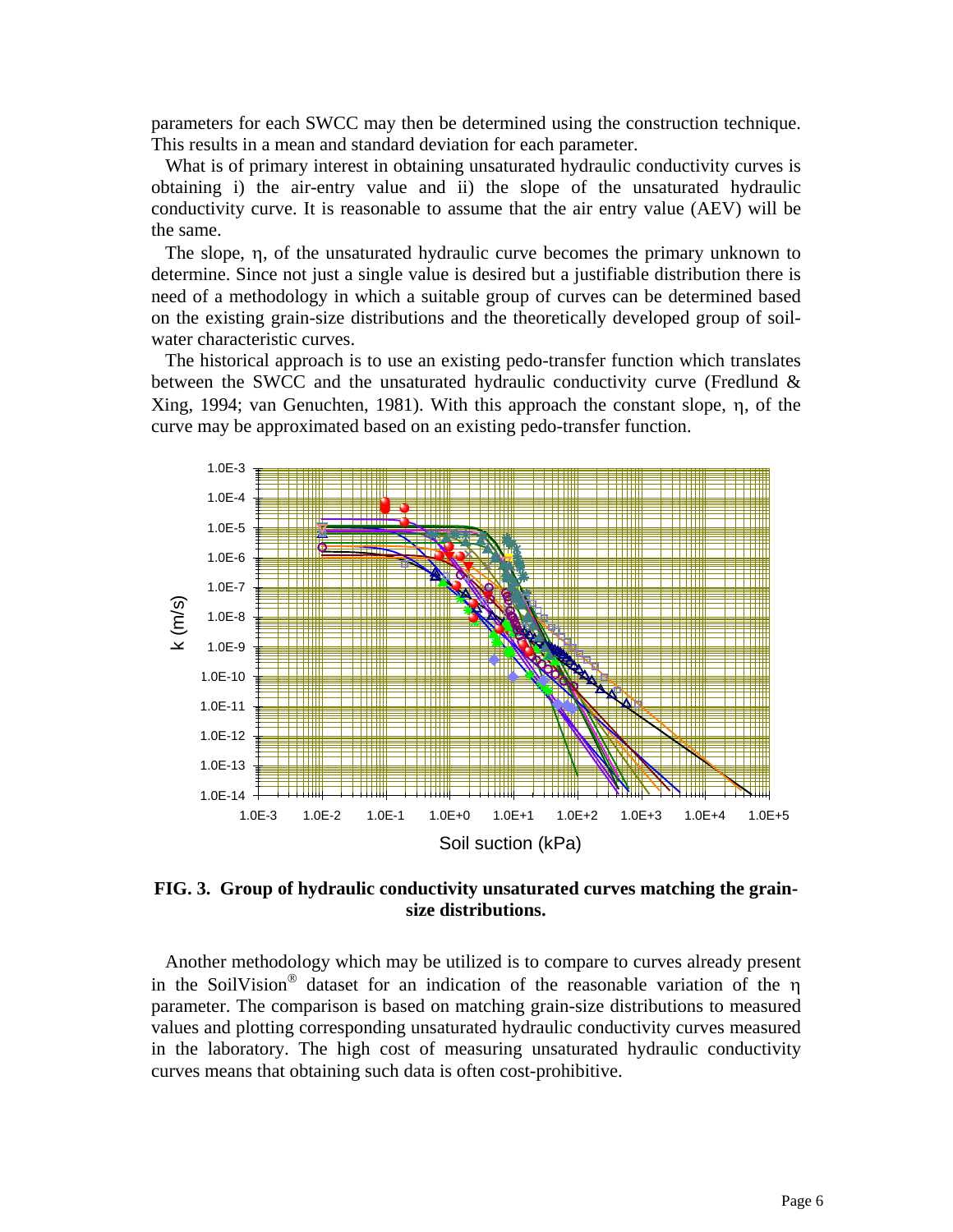A group of typical unsaturated hydraulic conductivity curves selected from the SoilVision® database using this methodology may be seen in Figure 5.

 At this point in the methodology a mean and standard deviation has been determined for all primary, physically –based parameters in order to perform an unsaturated analysis. The end result is statistically based seepage modeling to which probability theory may be applied. This can result in relative estimates of flow as shown in the following tornado diagram. The reasonable variation in the 1D vertical flow model can be determined with reasonable certainty and the influence of model input parameters can be identified.

 An example of how the output of this type of analysis may be presented may be seen in FIG. 4. In this particular figure the influence of the various parameters in the 1D model is summarized. The methodology to generate this figure is the point estimation technique (PEM) and this analysis method provides two valuable pieces of information i) which parameters have the opportunity to most significantly influence the output, and, the potential and reasonable impact of these parameters.



**FIG. 4. Tornado diagram illustrating the influence of various soil input parameters on infiltration.** 

### **CONCLUSIONS**

 This paper presents a methodology for the quantification of unsaturated soils for the purpose of applying probability theory to a seepage analysis. The methodology is designed to be independent of any particular fitting or estimation method and may be applied to earth cover design, flow in waste rock, flow in earth dams, as well as numerous other applications. The application of this methodology illustrates its value in the practice of geotechnical engineering.

### **REFERENCES**

Brooks, R.H., and A.T. Corey. (1964). "Hydraulic properties of porous media." Hydrol. Pap. 3. Colorado State Univ., Fort Collins.